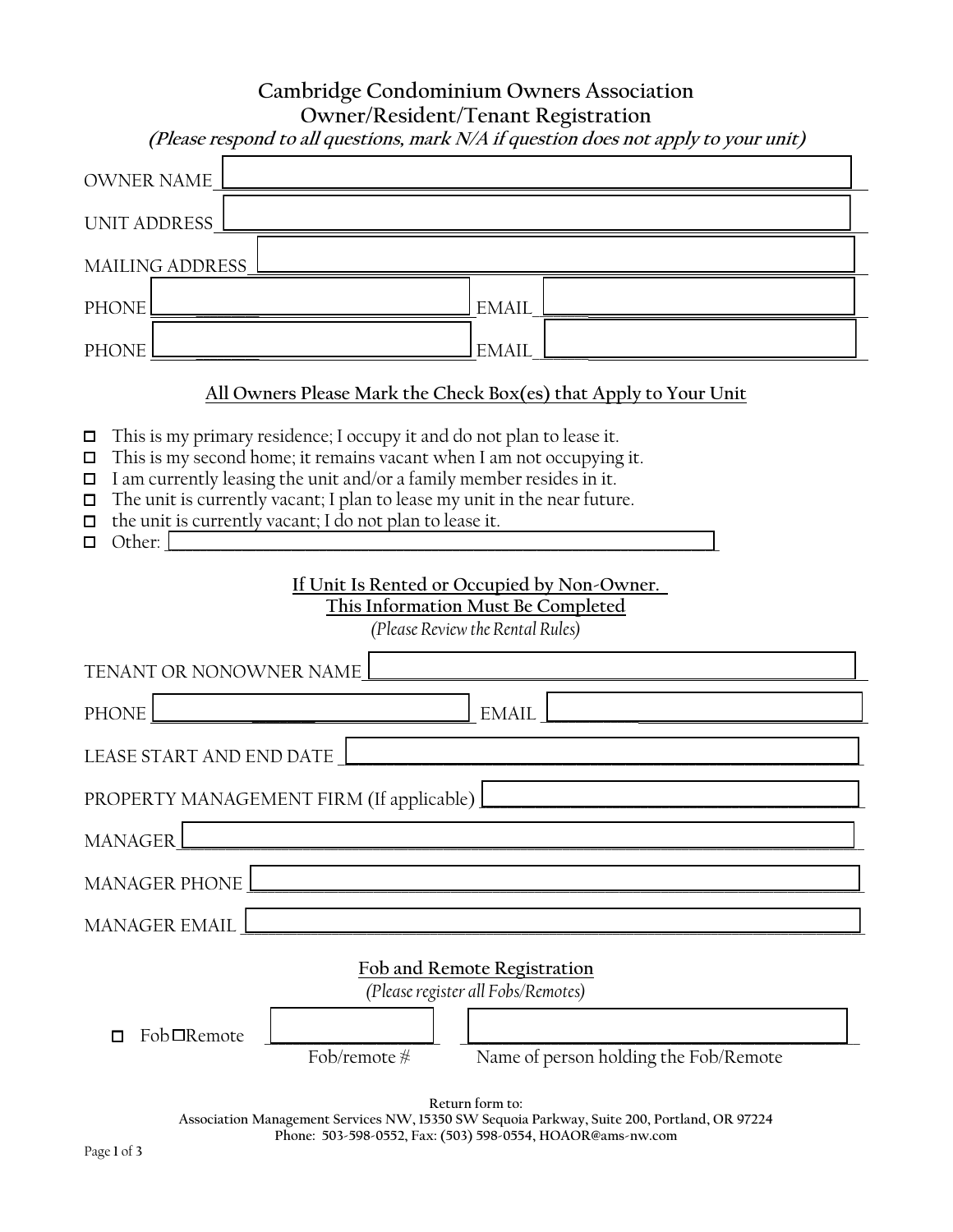

**Return form to: Association Management Services NW, 15350 SW Sequoia Parkway, Suite 200, Portland, OR 97224 Phone: 503-598-0552, Fax: (503) 598-0554, HOAOR@ams-nw.com**